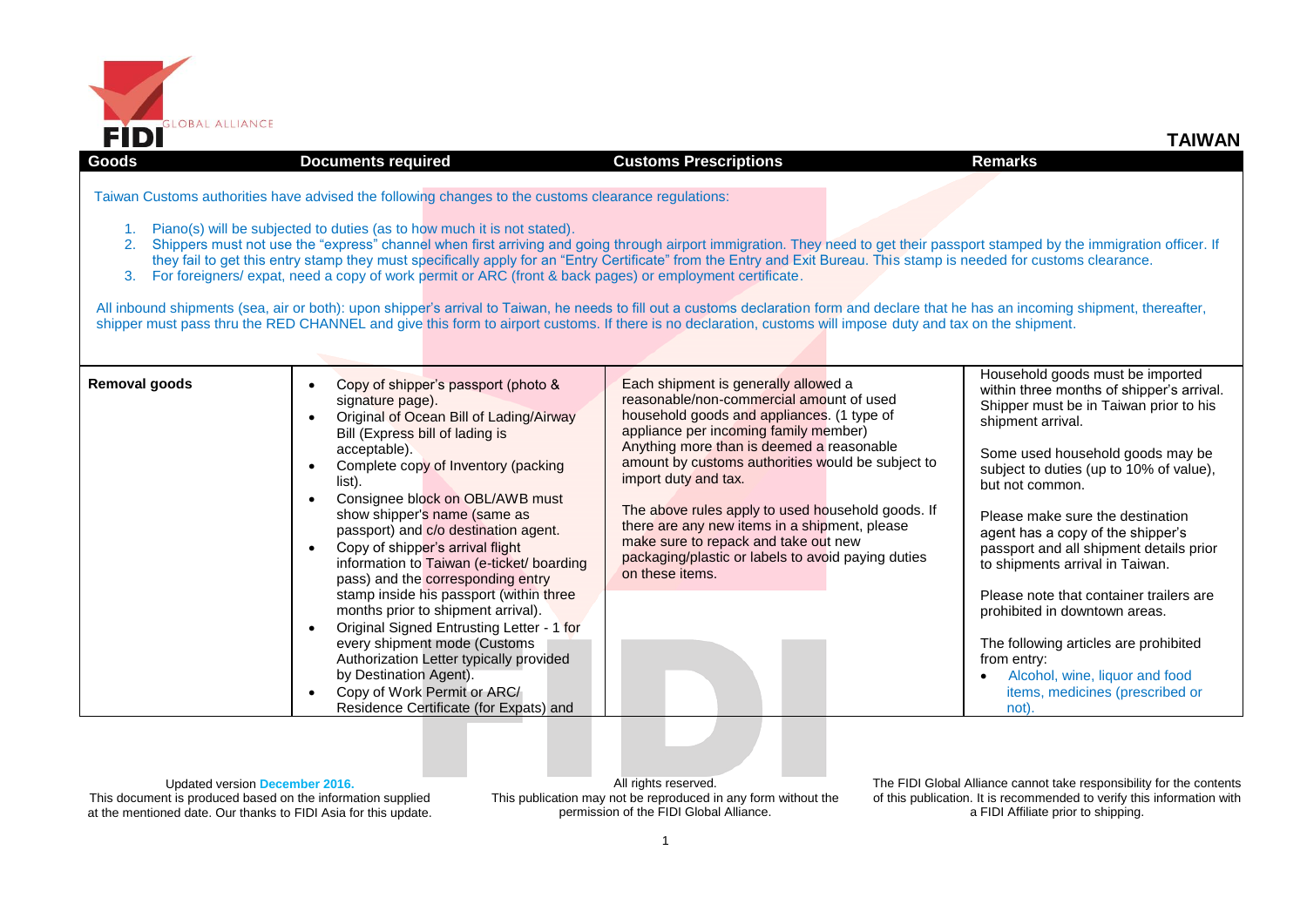

**TAIWAN**

| <b>Goods</b> | <b>Documents required</b>                               | <b>Customs Prescriptions</b> | <b>Remarks</b>                                                                                                                                    |
|--------------|---------------------------------------------------------|------------------------------|---------------------------------------------------------------------------------------------------------------------------------------------------|
|              | Residence ID (for Taiwanese) - (front &<br>back pages). |                              | Counterfeit coins, security notes,<br>banknotes, plates or dyes for printing                                                                      |
|              |                                                         |                              | or casting forged currencies.                                                                                                                     |
|              |                                                         |                              | Gambling equipment, lottery tickets                                                                                                               |
|              |                                                         |                              | and other similar prize tickets issued<br>in foreign countries.                                                                                   |
|              |                                                         |                              | Obscene and indecent books,                                                                                                                       |
|              |                                                         |                              | publications, pictures, articles, and<br>videos.                                                                                                  |
|              |                                                         |                              | Publications and articles propagating<br>communism.                                                                                               |
|              |                                                         |                              | Although not common, articles<br>produced, manufactured or originated<br>in Communist China, North Korea,<br>Vietnam, Albania, Romania, countries |
|              |                                                         |                              | of the former U.S.S.R., and Cuba can<br>be confiscated.                                                                                           |
|              |                                                         |                              | Weapons, arms and ammunition,<br>cartridges, explosives, poisonous gas                                                                            |
|              |                                                         |                              | and other weapons of war.                                                                                                                         |
|              |                                                         |                              | <b>Illegal Narcotics</b><br>Toy guns, ornamental swords and                                                                                       |
|              |                                                         |                              | knives.                                                                                                                                           |
|              |                                                         |                              | Articles infringing the rights of<br>patents, of designs and trademarks,                                                                          |
|              |                                                         |                              | and the copyrights of other persons.<br>Contraband articles as specified by                                                                       |
|              |                                                         |                              | other Laws. e.g. Fruits, vegetables<br>and other foodstuffs coming from                                                                           |
|              |                                                         |                              | places prevailing with injurious pests<br>and plant disease, and/or any                                                                           |
|              |                                                         |                              | animals and pets from an infected<br>area.                                                                                                        |
|              |                                                         |                              |                                                                                                                                                   |
|              |                                                         |                              |                                                                                                                                                   |
|              |                                                         |                              |                                                                                                                                                   |

Updated version **December 2016.** This document is produced based on the information supplied at the mentioned date. Our thanks to FIDI Asia for this update.

All rights reserved. This publication may not be reproduced in any form without the permission of the FIDI Global Alliance.

The FIDI Global Alliance cannot take responsibility for the contents of this publication. It is recommended to verify this information with a FIDI Affiliate prior to shipping.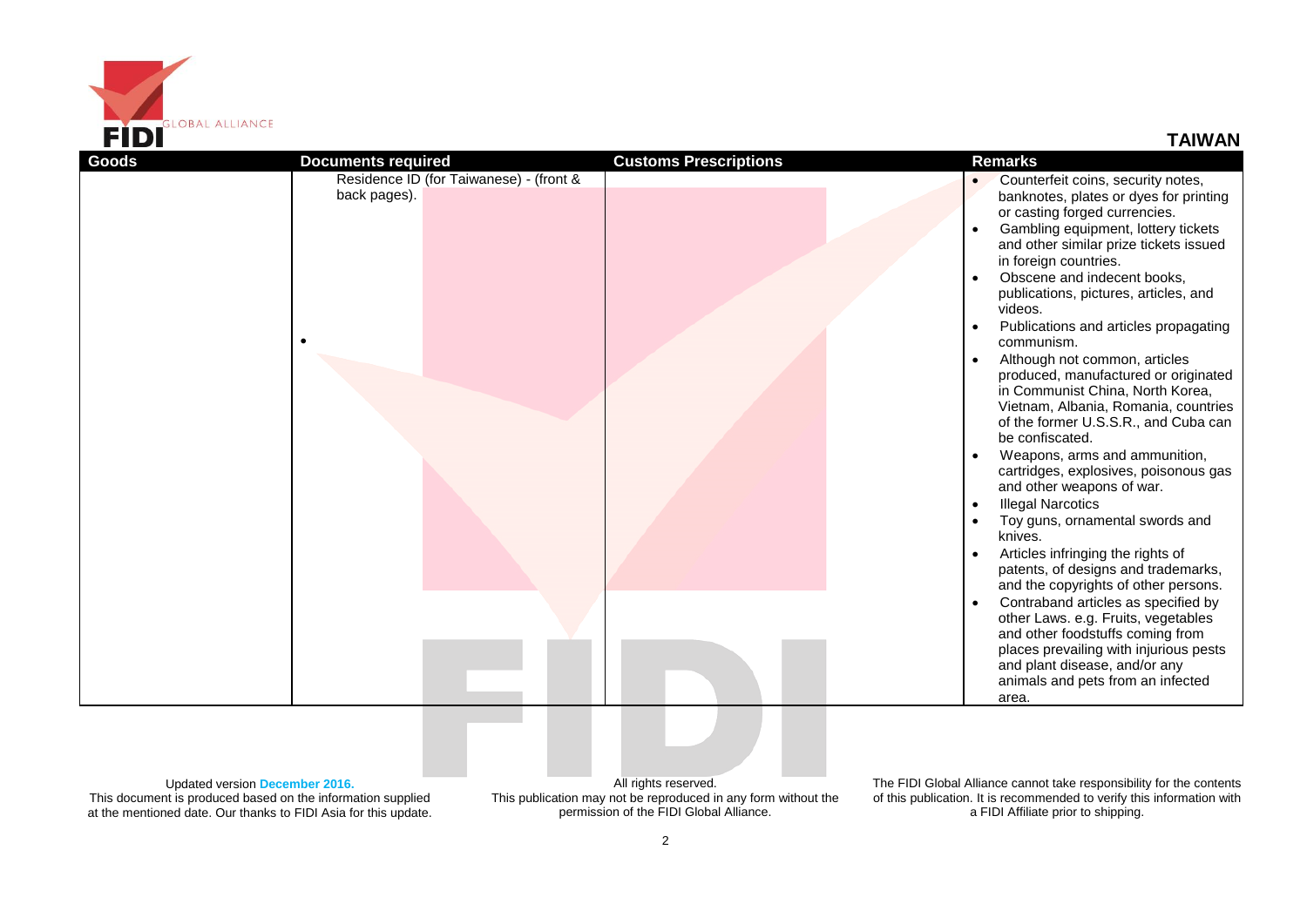

**TAIWAN**

| Goods                                                                                                                                                            | <b>Documents required</b>                                                                                                                                                                                                                                             | <b>Customs Prescriptions</b>                                                                                                                                                                                       | <b>Remarks</b>                                                                                                                                                                                                                                                                                                                                                                                                                                                                                                                                                                                                                                                         |
|------------------------------------------------------------------------------------------------------------------------------------------------------------------|-----------------------------------------------------------------------------------------------------------------------------------------------------------------------------------------------------------------------------------------------------------------------|--------------------------------------------------------------------------------------------------------------------------------------------------------------------------------------------------------------------|------------------------------------------------------------------------------------------------------------------------------------------------------------------------------------------------------------------------------------------------------------------------------------------------------------------------------------------------------------------------------------------------------------------------------------------------------------------------------------------------------------------------------------------------------------------------------------------------------------------------------------------------------------------------|
|                                                                                                                                                                  |                                                                                                                                                                                                                                                                       |                                                                                                                                                                                                                    | For furs, skins, ivory etc., from<br>endangered species, shipper must<br>get CITES approval before<br>importation. If not these goods will be<br>confiscated and the shipper will face<br>prosecution.                                                                                                                                                                                                                                                                                                                                                                                                                                                                 |
| <b>Antiques</b>                                                                                                                                                  |                                                                                                                                                                                                                                                                       | Duty free if imported with personal effects.                                                                                                                                                                       |                                                                                                                                                                                                                                                                                                                                                                                                                                                                                                                                                                                                                                                                        |
| Cars, motorcycles                                                                                                                                                | Shipper's copy of passport relevant pages<br>$\bullet$<br>If holding a Taiwanese passport, need<br>$\bullet$<br>copy of owner's Resident ID<br>If foreigner, need copy of ARC/ Residence<br>$\bullet$<br>Certificate ID<br>Original paperwork of vehicle<br>$\bullet$ | Estimate tax and duty $71\% - 83\%$ of the value by<br>customs.<br>Under 2,000 $cc - 26.1$ % duty, 25% commodity tax.<br>Over 2,001 cc - 26.1% duty, 35% commodity tax.<br>Additional 5% VAT and 0.3% Harbour tax. | After customs clearance, shipper<br>must apply for testing at ARTC before<br>being allowed to drive in Taiwan. For<br>further details, please check the<br>Automotive Research & Testing<br>Center http://www.artc.org.tw.<br>To avoid high demurrage charges, do<br>not ship cars until import permit is<br>obtained from Board of Foreign Trade<br>if the car's value is over USD<br>20,000.00. If the car value is under<br>the above value, an application for an<br>import license from customs<br>department is needed. The<br>application takes 3 to 4 days.<br>Car import permit must be obtained<br>$\bullet$<br>and approved by Taiwan government<br>agency. |
| Updated version December 2016.<br>This document is produced based on the information supplied<br>at the mentioned date. Our thanks to FIDI Asia for this update. |                                                                                                                                                                                                                                                                       | All rights reserved.<br>This publication may not be reproduced in any form without the<br>permission of the FIDI Global Alliance.                                                                                  | The FIDI Global Alliance cannot take responsibility for the contents<br>of this publication. It is recommended to verify this information with<br>a FIDI Affiliate prior to shipping.                                                                                                                                                                                                                                                                                                                                                                                                                                                                                  |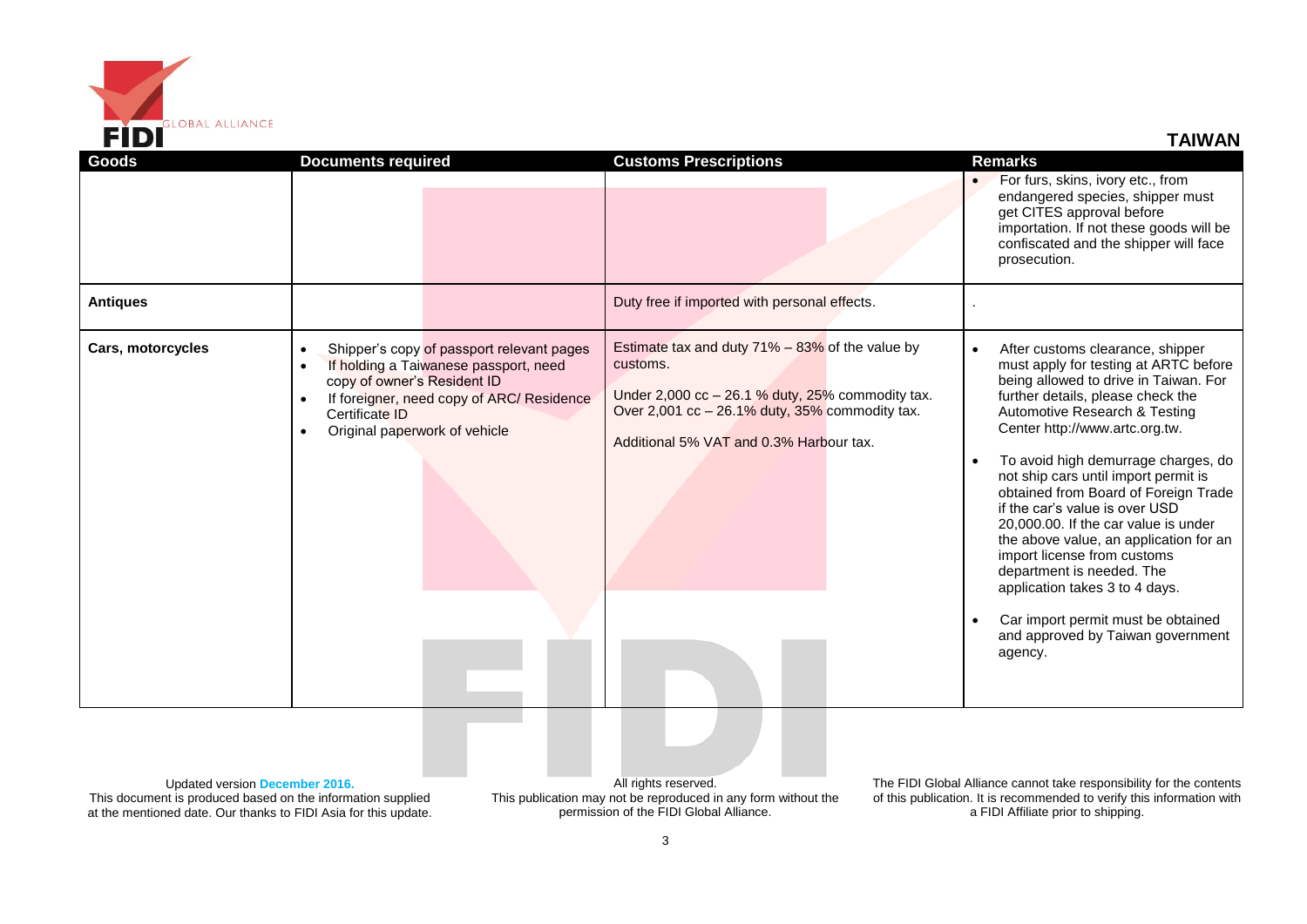

**TAIWAN**

| Goods                                | <b>Documents required</b>                                                                                                 |                                                                                                                                                                                                                                                                                                              | <b>Customs Prescriptions</b>                                                                                                                                             | <b>Remarks</b> |  |                                                                                                                                                                                                                                                                                                                                                                                                                                             |
|--------------------------------------|---------------------------------------------------------------------------------------------------------------------------|--------------------------------------------------------------------------------------------------------------------------------------------------------------------------------------------------------------------------------------------------------------------------------------------------------------|--------------------------------------------------------------------------------------------------------------------------------------------------------------------------|----------------|--|---------------------------------------------------------------------------------------------------------------------------------------------------------------------------------------------------------------------------------------------------------------------------------------------------------------------------------------------------------------------------------------------------------------------------------------------|
|                                      |                                                                                                                           |                                                                                                                                                                                                                                                                                                              |                                                                                                                                                                          |                |  | The car cannot be sent before the<br>destination agent obtains the import<br>licence in Taiwan.<br>One car allowed per family. The car<br>can be shipped with household goods<br>in the same container. No belongings                                                                                                                                                                                                                       |
|                                      |                                                                                                                           |                                                                                                                                                                                                                                                                                                              |                                                                                                                                                                          |                |  | to be put inside the car.                                                                                                                                                                                                                                                                                                                                                                                                                   |
| Wine, Alcohol                        |                                                                                                                           |                                                                                                                                                                                                                                                                                                              | Importation of Wine, Liquor & Beer is prohibited.                                                                                                                        |                |  |                                                                                                                                                                                                                                                                                                                                                                                                                                             |
| Dogs, Cats (from rabies<br>area).    | Import permit.<br>$\bullet$<br>$\bullet$<br>page + signature page<br>$\bullet$<br>10 days before departure.<br>departure. | Photocopy of shipper's passport + photo<br>Origin certificates of Health and Rabies<br>vaccination (with killed virus) from<br>government or state sponsored agency.<br>Date of the health certificate must be within<br>Date of vaccination must be within more<br>than one month and less than one year of | Need quarantine at least 21 days (Area of Rabies)<br>$\bullet$<br>No quarantine for dogs & cats (from area free of<br>rabies) Japan, UK, Sweden, Australia, NZ, Iceland. |                |  | Please notify destination agent before<br>you send the animal to Taiwan.<br>Animals should not be shipped to<br>Taiwan before the destination agent<br>obtains import permit.<br>Dogs and cats cannot be imported<br>from China or Bangladesh. Avoid<br>transfer pet shipment in these areas.<br>All dogs and cats shipped into Taiwan<br>must have Microchip implant. If not,<br>they will have to be implanted upon<br>arrival in Taiwan. |
| <b>Birds</b>                         | $\bullet$<br>Government.                                                                                                  | Certificate of No Fowl Pest, No Newcastle<br>disease, No Psitta Casis, approved by the<br>Department of Agriculture of Local                                                                                                                                                                                 | Quarantine of no more than 7 days in Taiwan.                                                                                                                             |                |  | Do NOT send any birds before receiving<br>approval from your agent.                                                                                                                                                                                                                                                                                                                                                                         |
| <b>Undeted version Desamber 2046</b> |                                                                                                                           |                                                                                                                                                                                                                                                                                                              | All rights reserved                                                                                                                                                      |                |  | The EIDLO lebel Alliance connot take reaponability for the contents                                                                                                                                                                                                                                                                                                                                                                         |

Updated version **December 2016.** This document is produced based on the information supplied at the mentioned date. Our thanks to FIDI Asia for this update.

All rights reserved. This publication may not be reproduced in any form without the permission of the FIDI Global Alliance.

The FIDI Global Alliance cannot take responsibility for the contents of this publication. It is recommended to verify this information with a FIDI Affiliate prior to shipping.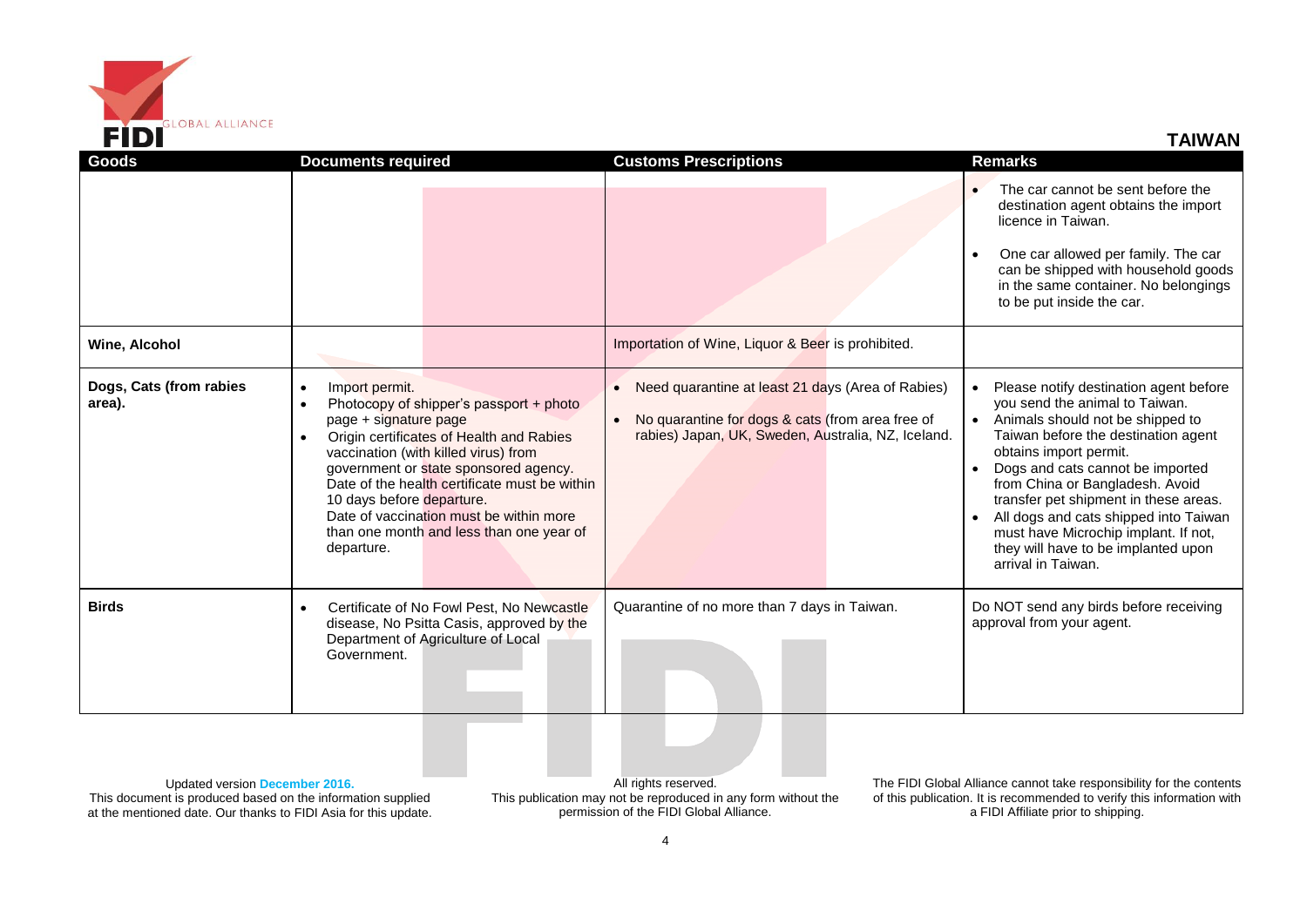

| <b>Goods</b>                      | <b>Documents required</b> | <b>Customs Prescriptions</b>                                                                                                                                                                                                                                                                                                                                                                                                                                                                                                                                                                                                                                                                                                                                                                                                               | <b>Remarks</b>                                                                                                                           |
|-----------------------------------|---------------------------|--------------------------------------------------------------------------------------------------------------------------------------------------------------------------------------------------------------------------------------------------------------------------------------------------------------------------------------------------------------------------------------------------------------------------------------------------------------------------------------------------------------------------------------------------------------------------------------------------------------------------------------------------------------------------------------------------------------------------------------------------------------------------------------------------------------------------------------------|------------------------------------------------------------------------------------------------------------------------------------------|
| <b>Wooden Packaging Materials</b> |                           | "Wooden packaging materials" (WPM) including<br>pallets, dunnage, crating, packing blocks, drums,<br>cases, load boards, pallet collars and skids which are<br>used to load, to pack, mat, support or fix any good will<br>need to be treated.<br>WPM shall be treated under the supervision of the<br>plant quarantine authority of the exporting country<br>according to ISPM 15 (International Standards for<br>Phytosanitary Measures No. 15).<br>Methyl bromide (MB) fumigation<br>Heat treatment (HT): WPM should be heated in<br>accordance with a specific time-temperature<br>schedule that achieves a minimum wood core<br>temperature of 56°C for a minimum of 30 minutes.<br>WPM has been treated by the approved measures<br>should be marked according to ISPM 15. The specified<br>mark is shown below:<br>$XX - 000$<br>YY | Since January 2009, all incoming<br>shipments to Taiwan with wood<br>packaging should be fumigated or with<br><b>ISPM</b> standard seal. |
|                                   |                           | The mark should at minimum include the IPPC<br>symbol, XX (ISO two letter country code), 000 (a<br>unique number assigned by the NPPO to the producer<br>of the WPM who is responsible for ensuring<br>appropriate wood is used and properly marked) and<br>YY (the approved measure used: MB - methyl bromide                                                                                                                                                                                                                                                                                                                                                                                                                                                                                                                             |                                                                                                                                          |

Updated version **December 2016.**

This document is produced based on the information supplied at the mentioned date. Our thanks to FIDI Asia for this update.

All rights reserved. This publication may not be reproduced in any form without the permission of the FIDI Global Alliance.

The FIDI Global Alliance cannot take responsibility for the contents of this publication. It is recommended to verify this information with a FIDI Affiliate prior to shipping.

**TAIWAN**